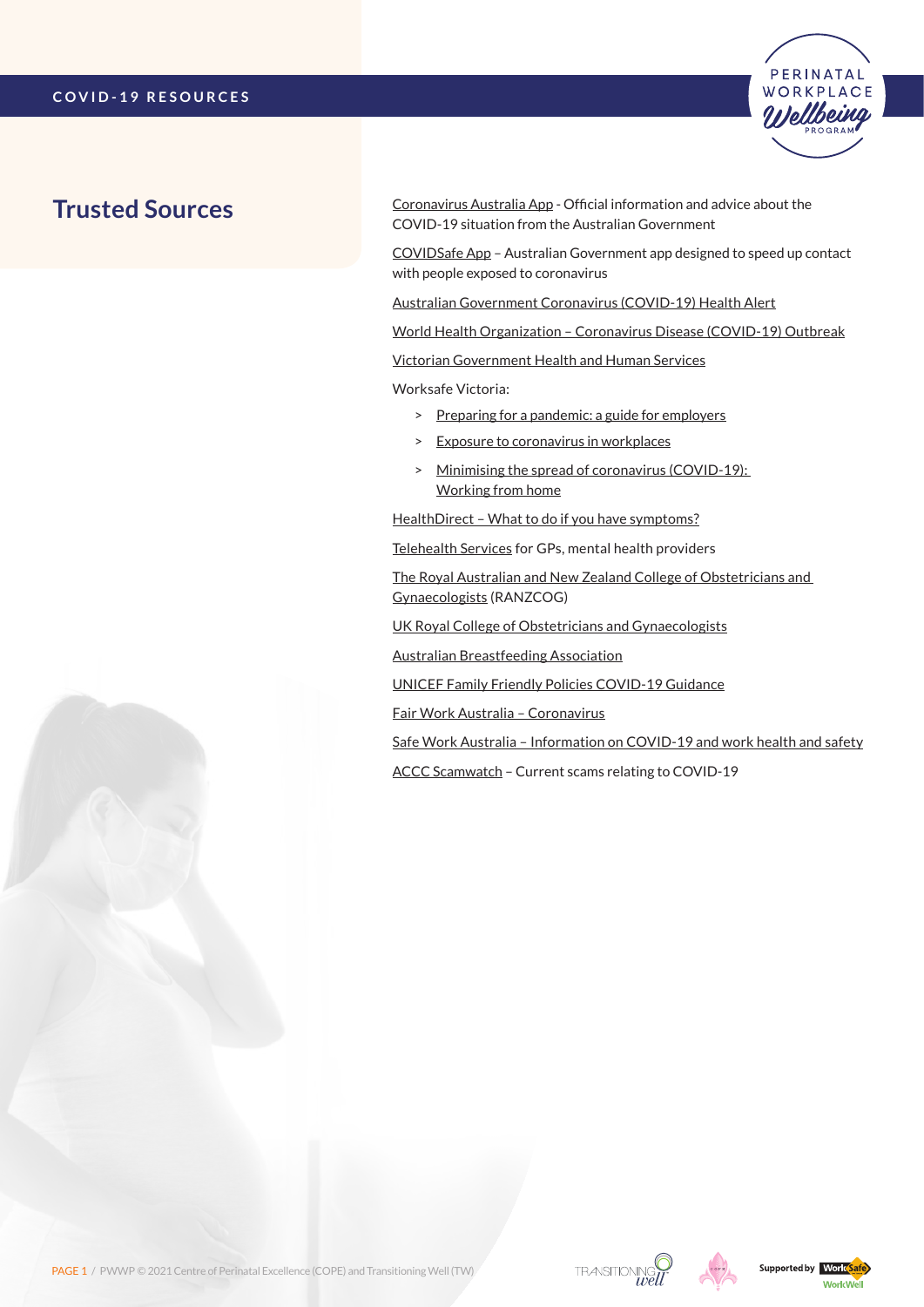## **Mental Health & Wellbeing Sources**



[PANDA](http://www.panda.org.au/) 1300 726 306 Support for depression and anxiety during pregnancy and early parenthood

PERINATAL **WORKPLACE** 

[Lifeline](https://www.lifeline.org.au/) 13 11 14 Crisis support and suicide prevention

[Beyond Blue](https://coronavirus.beyondblue.org.au/) 1800 512 348 Coronavirus [Mental Wellbeing Support Service](https://coronavirus.beyondblue.org.au/)

[1800 RESPECT](https://www.1800respect.org.au/) 1800 737 732 Sexual assault, domestic or family violence and abuse

[Kids Helpline](https://kidshelpline.com.au/) 1800 551 800 Counselling for kids aged 5-25

[National Debt Helpline](https://ndh.org.au/) 1800 007 007 Financial counselling

[Relationships Australia](https://www.relationships.org.au/) 1300 364 277 Relationship advice

[MensLine](https://mensline.org.au/) 1300 78 99 78 Telephone and online counselling service for men with emotional health and relationship concerns

### **O n l i n e R esources :**

#### [Centre of Perinatal Excellence \(COPE\)](https://www.cope.org.au/getting-help/self-help/covid-19-updates-for-pregnant-women-children-and-parents/)

[Ready to COPE Guide for expectant and new parents](https://www.cope.org.au/readytocope/) Register for Ready to Cope emails throughout pregnancy, birth and first year of parenthood

[Looking After Your Mental Health: Guidance for Parents and Carers](https://www.comcare.gov.au/about/forms-publications/documents/publications/safety/coronavirus-parents-and-carers-factsheet.pdf) – Comcare

[Beyond Blue](https://www.beyondblue.org.au/the-facts/looking-after-your-mental-health-during-the-coronavirus-outbreak)

[Heads Up](https://www.headsup.org.au/your-mental-health/work-and-your-mental-health-during-the-coronavirus-outbreak) – Work and your mental health during the coronavirus outbreak

[Domestic Violence Resource Centre Victoria](http://www.dvrcv.org.au/help-advice/coronavirus-covid-19-and-family-violence)

[Tips for Coping with Anxiety](https://www.psychology.org.au/COVID-19-Australians) – Australian Psychological Society

[Life in Mind](https://www.lifeinmindaustralia.com.au/support-for-those-impacted-by-adverse-events/mental-health-support-for-covid-19) – Suicide prevention support

[Headspace](https://www.headspace.com/covid-19) – Mindfulness website and [app](https://apps.apple.com/us/app/headspace-meditation-sleep/id493145008)